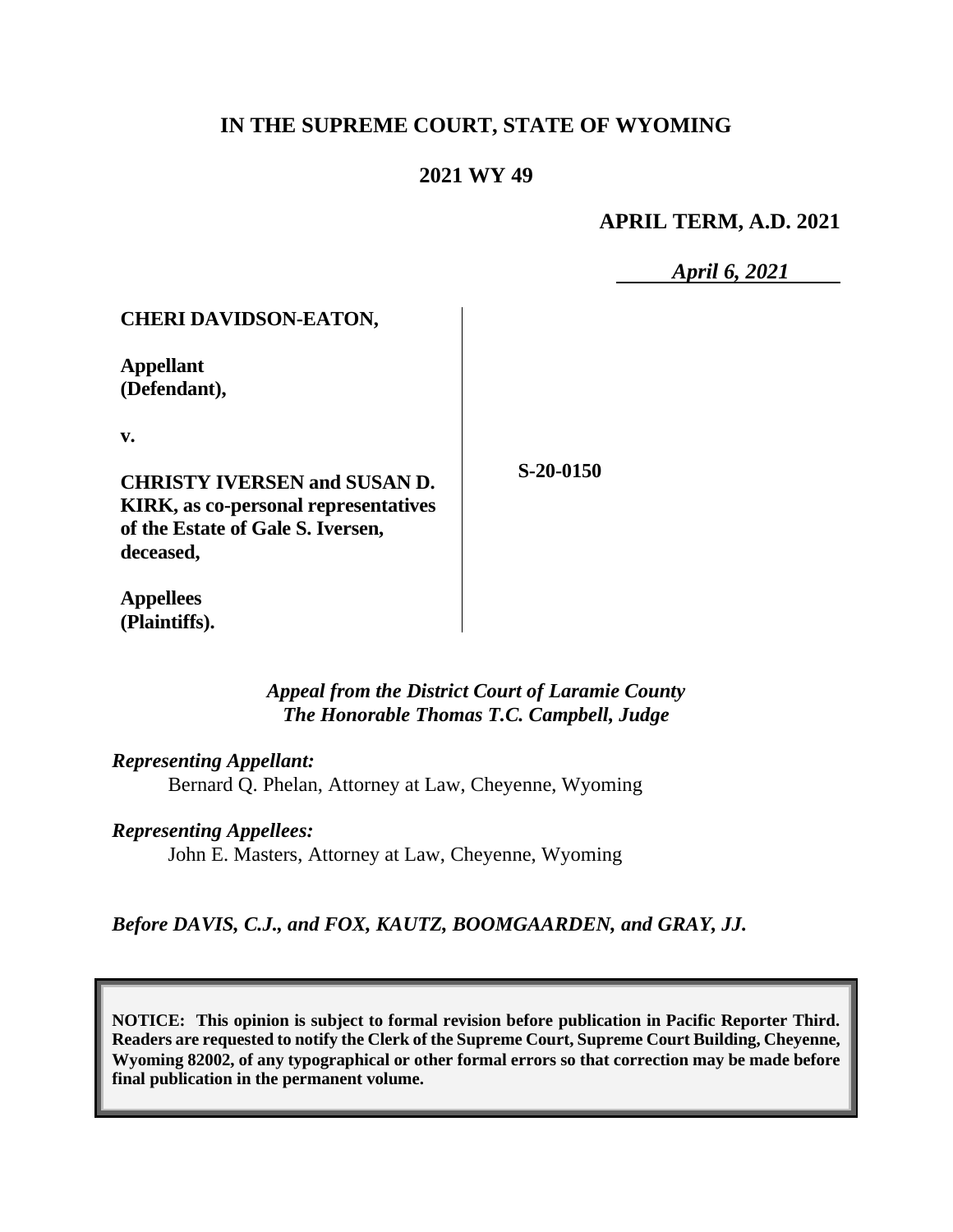# **DAVIS**, **Chief Justice**.

[¶1] Christy Iversen and Susan Kirk, co-personal representatives of the Estate of Gale S. Iversen (hereinafter "the Estate"), sued Cheri Eaton, Mr. Iversen's caretaker. The Estate sought to recover property that it alleged Ms. Eaton unlawfully transferred to herself, and it requested that she be ordered to provide the Estate an accounting. Ms. Eaton in turn filed a creditor's claim against the Estate claiming a right to compensation for services rendered to Mr. Iversen during his lifetime. When that claim was rejected, she sued the Estate in a separate action in district court for breach of express contract, breach of implied contract, and quantum meruit. The court then consolidated the actions brought by Ms. Eaton and the Estate.

[¶2] The Estate moved for a partial summary judgment, and the district court granted that motion as to its property claims. After a bench trial, it denied Ms. Eaton's claims and ordered that she provide the Estate an accounting. Ms. Eaton filed a notice of appeal identifying the order after trial and the summary judgment order as the orders appealed. We conclude that no final order has been entered in this matter, and we thus dismiss Ms. Eaton's appeal for want of jurisdiction.

# **ISSUE**

[¶3] The dispositive issue is whether the district court has entered a final appealable order that resolves all outstanding issues in this matter.

# **FACTS**

[¶4] Gale Iversen died on August 4, 2017. On September 21, 2017, his Estate sued Ms. Eaton, alleging that she unlawfully transferred Mr. Iversen's real property to herself shortly before his death. It sought an order quieting title to the property in the Estate, an order declaring the deeds that Ms. Eaton recorded void, and an order ejecting her from the property. The Estate also alleged that Ms. Eaton was acting as a fiduciary under a power of attorney, and it thus sought imposition of a trust and accounting.

[¶5] The record on appeal is not complete as to Ms. Eaton's complaint. At some point she filed a creditor's claim against the estate for compensation that she claimed she was owed for care she provided Mr. Iverson during his lifetime. Apparently that was rejected, and she then sued the estate in district court. Her complaint asserted causes of action for breach of express contract, breach of implied contract, and quantum meruit. On April 17, 2018, the district court consolidated the Estate's and Ms. Eaton's complaints for hearing.

[¶6] The Estate moved for partial summary judgment on its property claims, and on February 21, 2019, the district court granted that motion. The court ruled that the property deeds Ms. Eaton recorded were invalid and void, and it therefore ordered that title be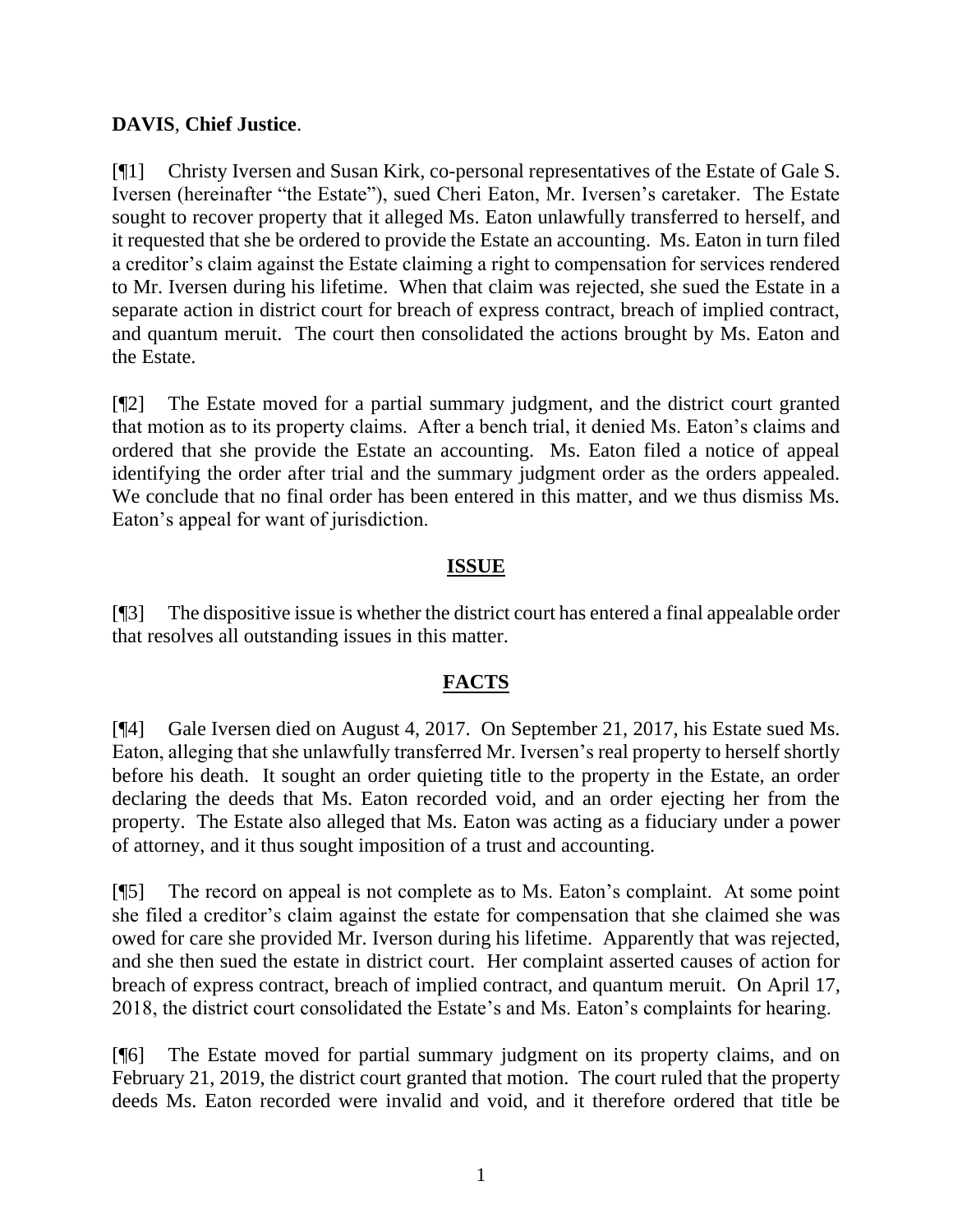quieted in Gale Iversen, his estate, and his heirs and beneficiaries. The court further ruled that the Estate was entitled to judgment on its ejectment claim, and it ordered Ms. Eaton to vacate the property.

[¶7] The district court held a bench trial August 19 through August 21, 2019 on Ms. Eaton's claims and the Estate's remaining claim for imposition of a trust and accounting. On December 19, 2019, the court issued an "Order and Opinion," which ruled against Ms. Eaton on all of her claims, and ordered as follows concerning the Estate's claim for an accounting:

> [I]t is not appropriate to impose a complete fiduciary responsibility on Eaton and make her account. However, as to the transfer of titles to vehicles or real property, or of moneys in and out of [Mr. Iversen's] bank and investment accounts, she was a fiduciary as she acted only through the limited grant of authority of the power of attorney and must account in response to a specific demand by the Estate.

> Estate is entitled also to loss of rents and profits on real estate properties unlawfully transferred, in addition to the amounts revealed by the accounting ordered.

[¶8] On December 30, 2019, Ms. Eaton filed a W.R.C.P. 59 motion to alter or amend the order. On January 21, 2020, she filed a notice of appeal to this Court, and on January 31, 2020, the district court denied her Rule 59 motion.

# **DISCUSSION**

[¶9] Although the parties have not raised the question of whether a final appealable order was entered in this matter, we may do so sua sponte because it implicates our jurisdiction over the appeal. *Edsall v. Moore*, 2016 WY 71, ¶ 10, 375 P.3d 799, 801 (Wyo. 2016) (quoting *City of Casper v. Holloway*[, 2015 WY 93, ¶ 16, 354 P.3d 65, 70 \(Wyo. 2015\)\)](http://www.westlaw.com/Link/Document/FullText?findType=Y&serNum=2036722531&pubNum=0004645&originatingDoc=Ia1beec304eb511e6a6699ce8baa114cf&refType=RP&fi=co_pp_sp_4645_70&originationContext=document&vr=3.0&rs=cblt1.0&transitionType=DocumentItem&contextData=(sc.Search)#co_pp_sp_4645_70). Whether we have jurisdiction is a question of law that we consider de novo. *Jontra Holdings Pty Ltd v. Gas Sensing Tech. Corp.*, 2021 WY 17, ¶ 28, 479 P.3d 1222, 1231 (Wyo. 2021) (citing *Martin v. Hart*[, 2018 WY 123, ¶ 17, 429 P.3d 56, 62 \(Wyo. 2018\)\)](http://www.westlaw.com/Link/Document/FullText?findType=Y&serNum=2045885997&pubNum=0004645&originatingDoc=Iaa2527b0628b11eb9dc5f224bba38290&refType=RP&fi=co_pp_sp_4645_62&originationContext=document&vr=3.0&rs=cblt1.0&transitionType=DocumentItem&contextData=(sc.Search)#co_pp_sp_4645_62).

[¶10] W.R.A.P. 1.05(a) generally defines an appealable order as one that determines the action. Such an order has "three necessary characteristics. . . . It must affect a substantial right, determine the merits of the controversy, and resolve all outstanding issues." *Jontra Holdings*, ¶ 29, 479 P.3d at 1231 (quoting *[Estate of Dahlke ex rel. Jubie v. Dahlke](http://www.westlaw.com/Link/Document/FullText?findType=Y&serNum=2032784720&pubNum=0004645&originatingDoc=Iaa2527b0628b11eb9dc5f224bba38290&refType=RP&fi=co_pp_sp_4645_124&originationContext=document&vr=3.0&rs=cblt1.0&transitionType=DocumentItem&contextData=(sc.Search)#co_pp_sp_4645_124)*, 2014 [WY 29, ¶ 31, 319 P.3d 116, 124 \(Wyo. 2014\)\)](http://www.westlaw.com/Link/Document/FullText?findType=Y&serNum=2032784720&pubNum=0004645&originatingDoc=Iaa2527b0628b11eb9dc5f224bba38290&refType=RP&fi=co_pp_sp_4645_124&originationContext=document&vr=3.0&rs=cblt1.0&transitionType=DocumentItem&contextData=(sc.Search)#co_pp_sp_4645_124); *see also Woods v. Woods*, 2001 WY 131, ¶ 8, 36 P.3d 1142, 1144 (Wyo. 2001) ("Generally a judgment or order which determines the merits of the controversy and leaves nothing for future consideration is final and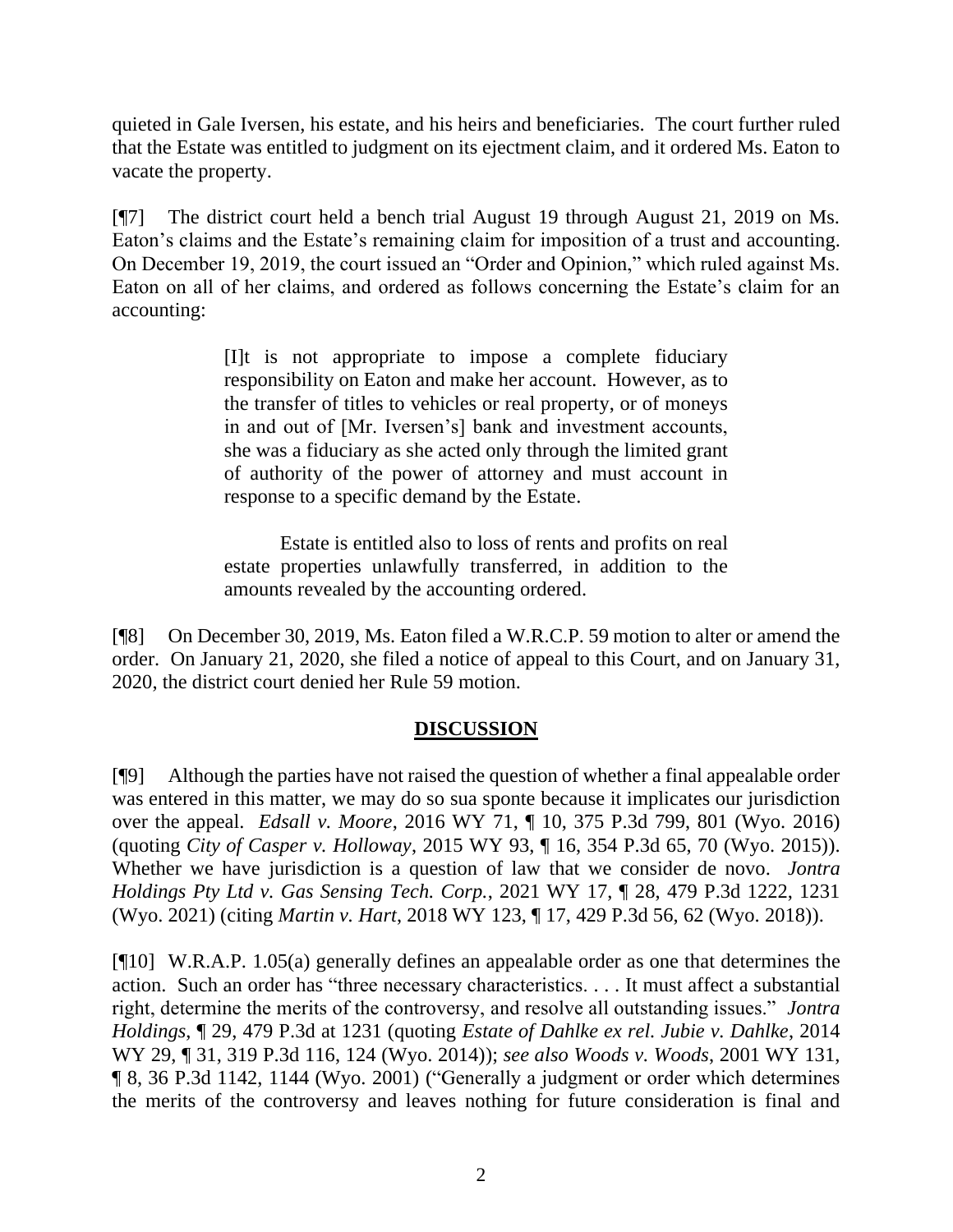appealable, and it is not appealable unless it does those things.") (quoting *[Pub. Serv.](http://www.westlaw.com/Link/Document/FullText?findType=Y&serNum=1980109034&pubNum=661&originatingDoc=Iba6c8315f55111d983e7e9deff98dc6f&refType=RP&fi=co_pp_sp_661_661&originationContext=document&vr=3.0&rs=cblt1.0&transitionType=DocumentItem&contextData=(sc.UserEnteredCitation)#co_pp_sp_661_661)  [Comm'n v. Lower Valley Power &](http://www.westlaw.com/Link/Document/FullText?findType=Y&serNum=1980109034&pubNum=661&originatingDoc=Iba6c8315f55111d983e7e9deff98dc6f&refType=RP&fi=co_pp_sp_661_661&originationContext=document&vr=3.0&rs=cblt1.0&transitionType=DocumentItem&contextData=(sc.UserEnteredCitation)#co_pp_sp_661_661) Light, Inc.*, 608 P.2d 660, 661 (Wyo. 1980)). "[T]he purpose of requiring a final appealable order 'is to avoid fragmentary appeals and decisions made in a piecemeal fashion.'" *Painter v. McGill ex rel. Wyo. Bd. of Med.*, 2019 WY 108, ¶ 15, 450 P.3d 1243, 1247 (Wyo. 2019) (quoting *[Estate of McLean ex rel. Hall v. Benson](http://www.westlaw.com/Link/Document/FullText?findType=Y&serNum=2003452550&pubNum=0004645&originatingDoc=Ie3fa4ab0f6b711e9ad6fd2296b11a061&refType=RP&fi=co_pp_sp_4645_753&originationContext=document&vr=3.0&rs=cblt1.0&transitionType=DocumentItem&contextData=(sc.Search)#co_pp_sp_4645_753)*, [2003 WY 78, ¶ 8, 71 P.3d 750, 753 \(Wyo. 2003\)\)](http://www.westlaw.com/Link/Document/FullText?findType=Y&serNum=2003452550&pubNum=0004645&originatingDoc=Ie3fa4ab0f6b711e9ad6fd2296b11a061&refType=RP&fi=co_pp_sp_4645_753&originationContext=document&vr=3.0&rs=cblt1.0&transitionType=DocumentItem&contextData=(sc.Search)#co_pp_sp_4645_753).

[¶11] The district court's order required that Ms. Eaton make an accounting to the Estate for all vehicle and real property transfers as well as moneys removed from Mr. Iversen's bank and investment accounts. It further contemplated that the Estate's damages would be calculated based in part on that accounting. It is thus apparent that the order required further proceedings and did not resolve all outstanding issues. Under similar circumstances, we have held that such an order is not a final appealable order.

> In the underlying case, both Roger and Marquietta Woods have asked for an accounting of the administration of the trust. While an interim accounting and an interim distribution of trust assets have been accomplished, there has not yet been a final accounting. The district court maintains jurisdiction to take such further action as is necessary to accomplish the final accounting. Thus, the order on appeal is clearly an interlocutory order and not appealable at this time.

> Because the order on appeal does not resolve the merits of the underlying claim, it is not an appealable order. Therefore, this appeal is dismissed.

*Woods*, ¶¶ 9-10, 36 P.3d at 1144-45.

[¶12] In *Woods*, the plaintiff's claim was for an accounting, and a distribution of trust assets that would be affected by that accounting. *Id.* ¶¶ 3, 6, 36 P.3d at 1143-44. Likewise, in this case, the Estate requested an accounting, as well as damages that will be calculated in part based on the accounting. The district court's order after trial took a step toward resolving those claims by ordering the accounting, but it did not enter a final appealable judgment on damages. This is exemplified by the fact that on November 24, 2020, after Ms. Eaton's appeal, the district court issued an "Order on Accounting" to enforce the accounting. In that order, it ruled:

> **IT IS FURTHER ORDERED** that the interests of justice, judicial economy, and equity require that the dollar amount from matters determined in the underlying order, and the amount resulting from this Accounting should be reduced to a judgment against [Ms. Eaton]. The Estate, following return